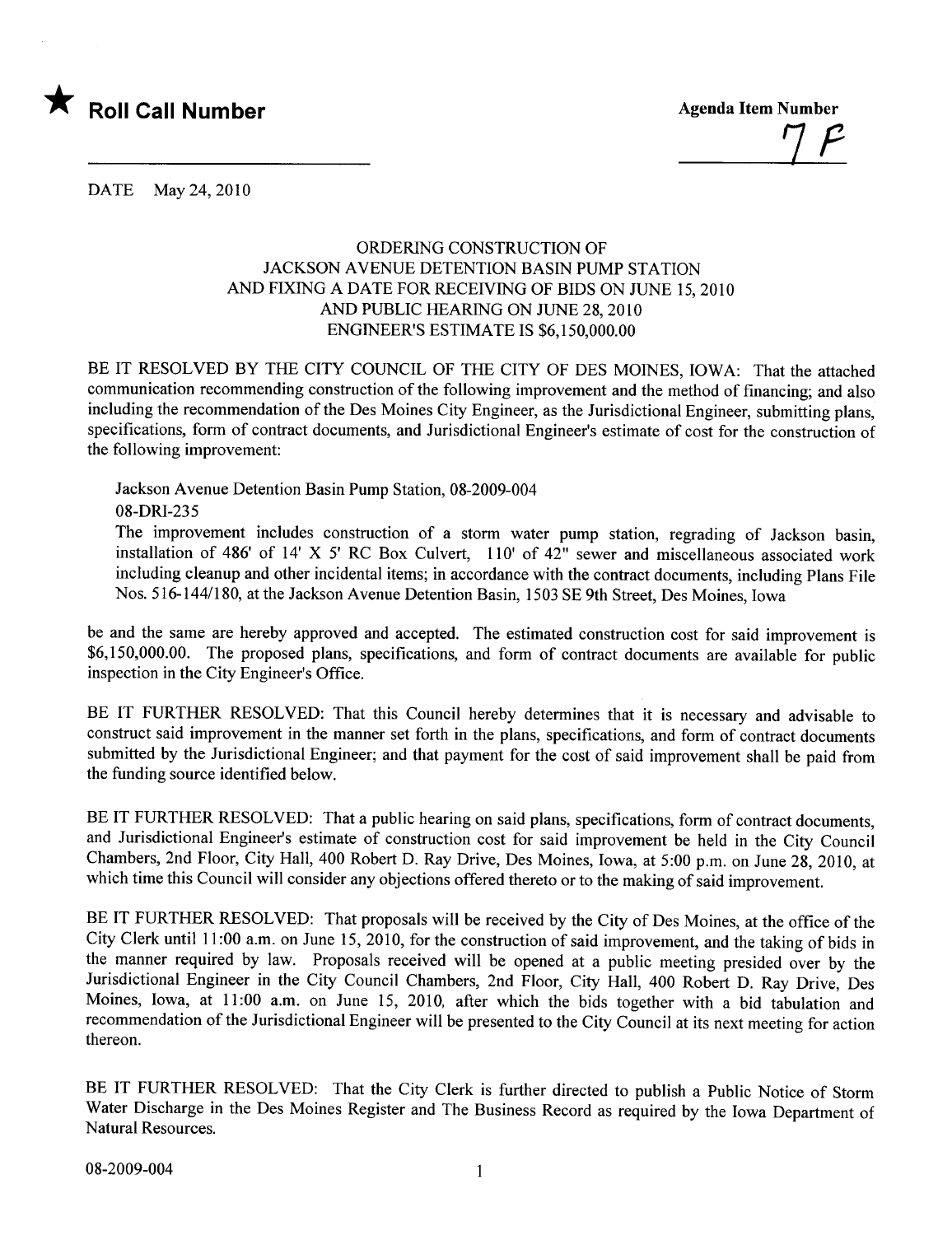

7F

DATE May 24,2010

BE IT FURTHER RESOLVED: That the City Manager be and is hereby authorized and directed to certify the "Notice of Intent for NPDES Coverage under General Permit No.2 for Storm Water Discharges associated with Industrial Activity for Construction Activities" on behalf of the City of Des Moines and submit said document to the Iowa Department of Natural Resources with appropriate application and permit fees.

BE IT FURTHER RESOLVED: That an appropriate Notice to Bidders and Notice of Public Hearing for said improvement be published in the Des Moines Register as provided and directed by Chapter 26 and/or 314, Code of Iowa.

(City Council Communication Number  $/0.289$  attached.)

Moved by to adopt.

**23** 

FORM APPROVED:

Huble n Vinley 1

Kathleen Vanderpool Deputy City Attorney

**FUNDS AVAILABLE** 

Allen McKinley Des Moines Finance Director

Funding Source: 2010-2011 CIP, Page Storm-7, Crawford Creek - Watershed Improvements, STE074, Being: \$5,000,000 maximum in HUD Disaster funds from the Iowa Department of Economic Development for 100% of construction costs associated with the Jackson Avenue Detention Basin Pump Station in Federal Jumpstart Infrastructure Assistance funds, and the remainder in Storm Water Utilty Funds

| <b>COUNCIL ACTION</b> | <b>YEAS</b> | <b>NAYS</b> | <b>PASS</b> | <b>ABSENT</b>   |
|-----------------------|-------------|-------------|-------------|-----------------|
| <b>COWNIE</b>         |             |             |             |                 |
| <b>COLEMAN</b>        |             |             |             |                 |
| <b>GRIESS</b>         |             |             |             |                 |
| <b>HENSLEY</b>        |             |             |             |                 |
| <b>MAHAFFEY</b>       |             |             |             |                 |
| <b>MEYER</b>          |             |             |             |                 |
| <b>MOORE</b>          |             |             |             |                 |
| <b>TOTAL</b>          |             |             |             |                 |
| <b>MOTION CARRIED</b> |             |             |             | <b>APPROVED</b> |
|                       |             |             |             |                 |
|                       |             |             |             |                 |
|                       |             |             |             | $M$ ovor        |

I, Diane Rauh, City Clerk of said City Council, hereby certify that at a meeting of the City Council, held on the above date, among other proceedings the above was adopted.

IN WITNESS WHEREOF, I have hereunto set my hand and affxed my seal the day and year first above written.

Mayor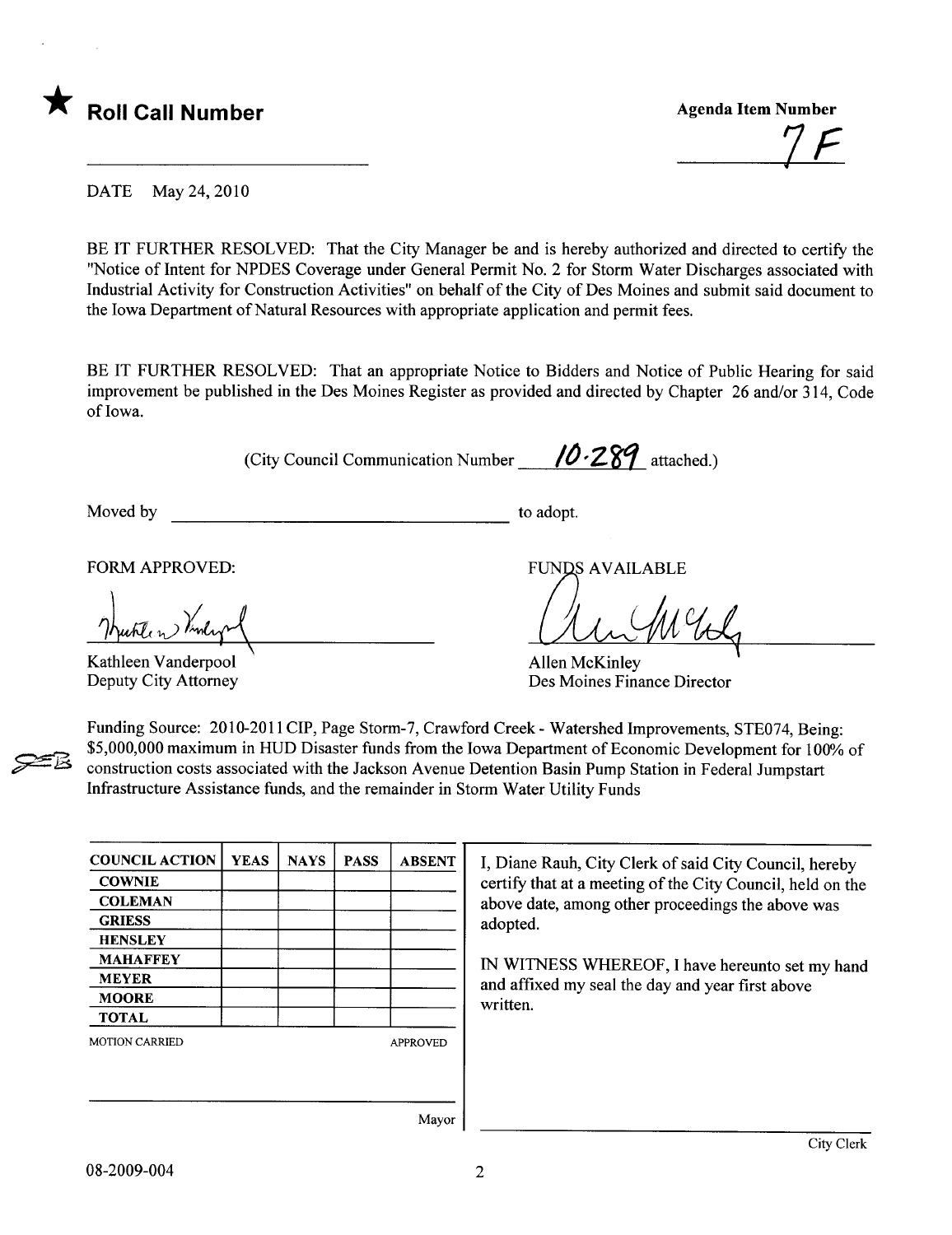## JACKSON AVENUE DETENTION BASIN PUMP STATION ACTIVITY I.D. 08-2009-004

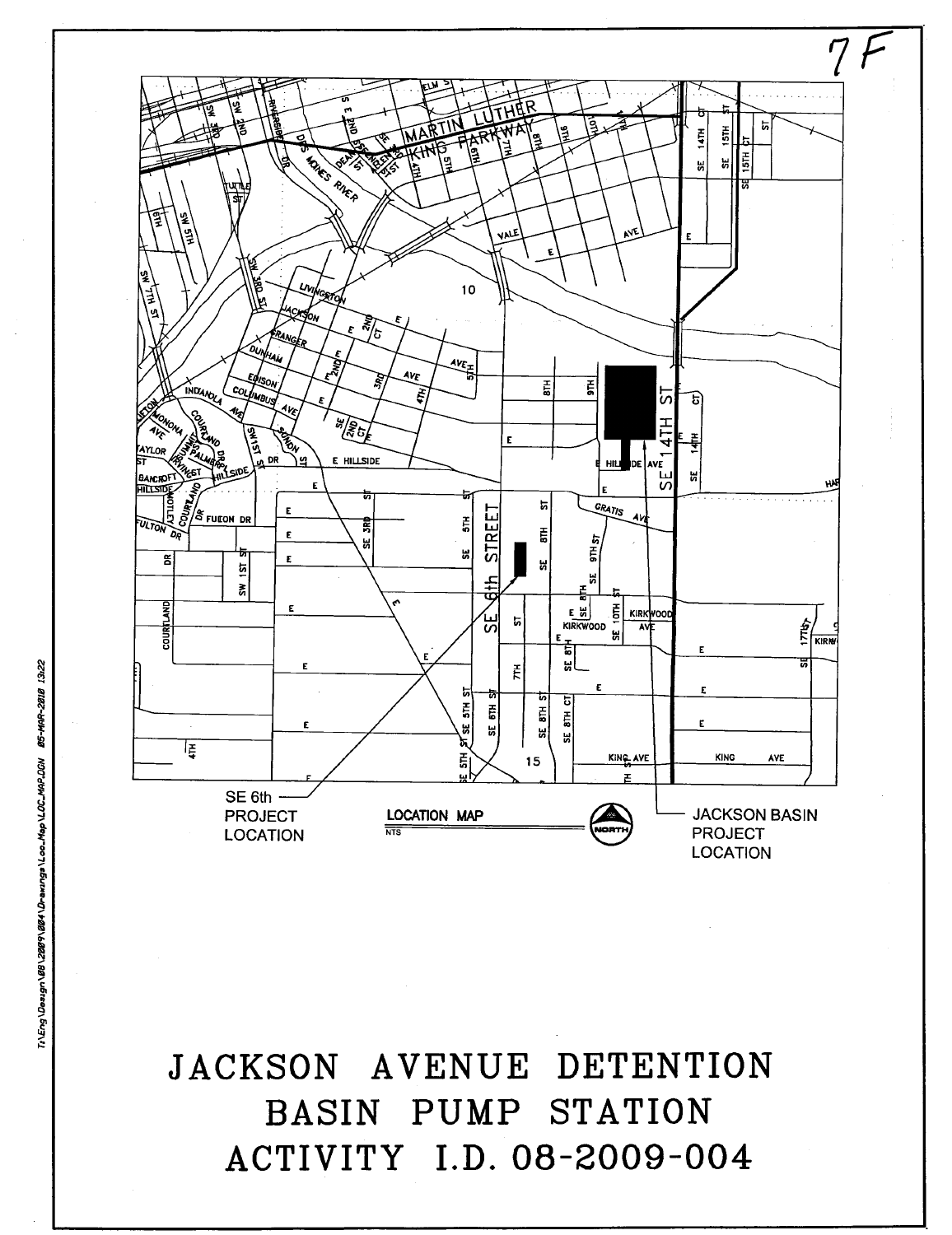7 F

## CONSTRUCTION ESTIMATE

DEPARTMENT OF ENGINEERING CITY OF DES MOINES, IOWA

Activity 10 08-2009-004 IDOT PROJ NO.: None DATE: 05/07/10

## PROJECT: Jackson Avenue Detention Basin Pump Station

|                   |                                                            | <b>ESTIMATED UNITS</b> |                |                   | <b>AMOUNT</b> |  |
|-------------------|------------------------------------------------------------|------------------------|----------------|-------------------|---------------|--|
| NO.               | <b>DESCRIPTION</b>                                         | <b>UNIT</b>            | <b>TOTAL</b>   | <b>UNIT PRICE</b> | <b>TOTAL</b>  |  |
| 1                 | <b>IPROJECT SIGN LARGE - IDED</b>                          | <b>LS</b>              | 1              | \$1,000.00        | \$1,000.00    |  |
| $\overline{2}$    | <b>MOBILIZATION</b>                                        | LS                     | 1              | \$115,402.56      | \$115,402.56  |  |
| 3                 | <b>EROSION CONTROL</b>                                     | LS                     | 1              | \$15,000.00       | \$15,000.00   |  |
| 4                 | <b>CONSTRUCTION STAKING</b>                                | LS                     | 1              | \$7,000.00        | \$7,000.00    |  |
| 5                 | 2"ASPHALT OVERLAY                                          | <b>TON</b>             | 85             | \$55.00           | \$4,675.00    |  |
|                   | JACKSON BASIN - Bid Items 6-37                             |                        |                |                   |               |  |
| $\pmb{\ast}$<br>6 | <b>CLEARING AND GRUBBING</b>                               | LS                     | 1              | \$10,000.00       | \$10,000.00   |  |
| $\overline{7}$    | <b>EXCAVATION CLASS 10</b>                                 | CY                     | 35             | \$30.00           | \$1,050.00    |  |
| 8                 | TOPSOIL, STRIP SALVAGE AND SPREAD                          | CY                     | 28200          | \$4.00            | \$112,800.00  |  |
| 9                 | <b>CUNETTE</b>                                             | LF                     | 1964           | \$100.00          | \$196,400.00  |  |
| 10 <sub>1</sub>   | <b>12" SUBGRADE PREPARATION</b>                            | LF                     | 1964           | \$2.00            | \$3,928.00    |  |
| 11                | 6" SUBDRAIN (TYPE 2)                                       | LF                     | 13986          | \$13.00           | \$181,818.00  |  |
| 12                | 8" SUBDRAIN (TYPE 2)                                       | LF                     | 1015           | \$15.00           | \$15,225.00   |  |
| 13                | 6" SUBDRAIN CLEANOUT (TYPE 2)                              | EA                     | 15             | \$300.00          | \$4,500.00    |  |
| 14                | 8" SUBDRAIN CLEANOUT (TYPE 2)                              | EA                     | $\overline{2}$ | \$500.00          | \$1,000.00    |  |
| 15                | ACCESS ROAD GEOGRID SUBGRADE TREATMENT                     | SY                     | 1772           | \$3.00            | \$5,316.00    |  |
| 16                | SITE AND ACCESS ROAD GRANULAR DRIVEWAY<br><b>SURFACING</b> | SY                     | 1866           | \$11.00           | \$20,526.00   |  |
|                   | 17 * CHAIN LINK FENCE, 96" HEIGHT, W/ THREE WIRE BARBED.   | <b>FT</b>              | 255            | \$35.00           | \$8,925.00    |  |
| 18                | CHAIN LINK FENCE GATE, 16 FEET WIDE                        | EA                     | 1 <sup>1</sup> | \$2,000.00        | \$2,000.00    |  |
| 19                | CHAIN LINK FENCE GATE, 4 FEET WIDE                         | EA                     | $2^{\circ}$    | \$500.00          | \$1,000.00    |  |
| 20                | STORM SEWER, 84" CLASS 3 RCP                               | LF                     | 204            | \$400.00          | \$81,600.00   |  |
| 21                | <b>FOUNDATION ROCK</b>                                     | <b>TON</b>             | 200            | \$25.00           | \$5,000.00    |  |
| 22                | <b>GUARDPOST, BOLLARD</b>                                  | EA                     | 10             | \$500.00          | \$5,000.00    |  |
| 23                | <b>ENGINE GENERATOR</b>                                    | LS.                    | 1              | \$564,504.44      | \$564,504.44  |  |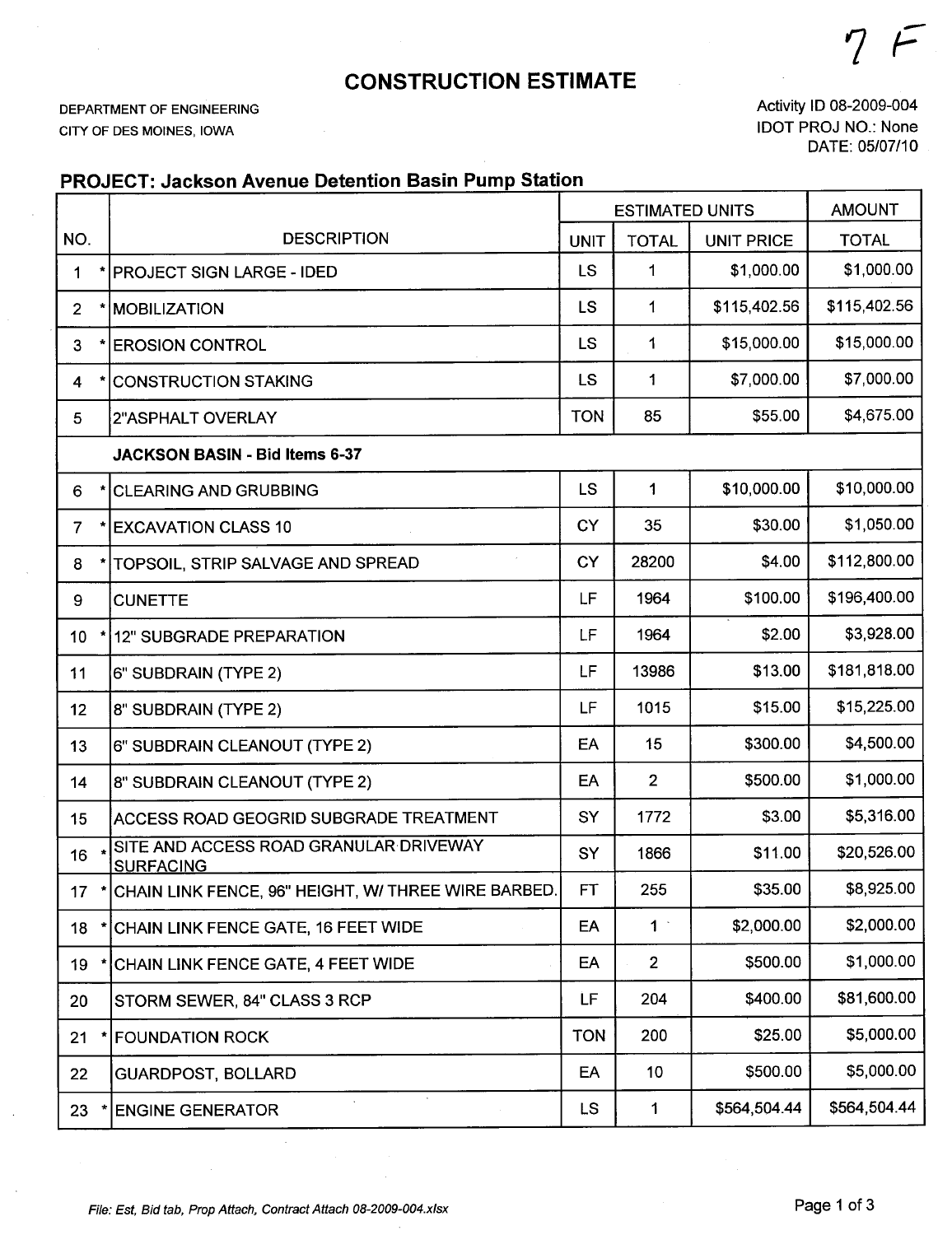|               |                                               | <b>ESTIMATED UNITS</b> |              | <b>AMOUNT</b>     |                |  |
|---------------|-----------------------------------------------|------------------------|--------------|-------------------|----------------|--|
| NO.           | <b>DESCRIPTION</b>                            | <b>UNIT</b>            | <b>TOTAL</b> | <b>UNIT PRICE</b> | <b>TOTAL</b>   |  |
| 24            | <b>ENGINE GENERATOR (INSTALLATION)</b>        | EA                     | 1            | \$81,000.00       | \$81,000.00    |  |
| 25            | <b>CONCRETE GENERATOR FOUNDATION PAD</b>      | EA                     | 1            | \$13,000.00       | \$13,000.00    |  |
| 26            | CONCRETE TRANSFORMER FOUNDATION PAD           | EA                     | 1            | \$1,200.00        | \$1,200.00     |  |
| 27            | <b>DES MOINES RIVER HEADWALL</b>              | EA                     | $\mathbf 1$  | \$125,000.00      | \$125,000.00   |  |
| 28            | <b>STORMWATER PUMPS</b>                       | LS.                    | 1            | \$823,695.00      | \$823,695.00   |  |
| 29            | PUMP STATION AND DROP STRUCTURE               | LS                     | 1            | \$3,010,000.00    | \$3,010,000.00 |  |
| 30            | EXISTING GATE STRUCTURE ACTUATORS AND FLOATS  | <b>LS</b>              | 1            | \$84,000.00       | \$84,000.00    |  |
| 31            | SEEDING AND MULCHING LEVEE MIX                | <b>ACRE</b>            | 23           | \$3,000.00        | \$69,000.00    |  |
| 32            | SEEDING, STABILIZING CROP                     | <b>ACRE</b>            | 1.5          | \$3,000.00        | \$4,500.00     |  |
| 33            | <b>REVETMENT CLASS D</b>                      | <b>TON</b>             | 185          | \$15.00           | \$2,775.00     |  |
| 34            | <b>LEVEE RESTORATION</b>                      | EA                     | 1            | \$20,000.00       | \$20,000.00    |  |
| 35            | <b>EXISTING BOX CULVERT APRON REPAIR</b>      | <b>LS</b>              | 1            | \$30,000.00       | \$30,000.00    |  |
| 36            | <b>TREE PROTECTION</b>                        | LS                     | 1            | \$500.00          | \$500.00       |  |
| 37            | TREE FENCE PROTECTION                         | LF                     | 125          | \$10.00           | \$1,250.00     |  |
|               | SE STORM FROM SCORNOVACCA's - Bid Items 38-44 |                        |              |                   |                |  |
| 38            | <b>CLEARING AND GRUBBING</b>                  | LS                     | 1            | \$20,000.00       | \$20,000.00    |  |
| 39            | STORM SEWER, 14'X5' RCBC                      | LF                     | 486          | \$750.00          | \$364,500.00   |  |
| 40            | SPECIAL STRUCTURE #1                          | <b>LS</b>              | 1.           | \$35,000.00       | \$35,000.00    |  |
| $\star$<br>41 | <b>SEEDING</b>                                | <b>ACRE</b>            | 1.1          | \$3,500.00        | \$3,850.00     |  |
| 42            | CHAIN LINK FENCE, HEIGHT TO MATCH EXISTING    | LF                     | 500          | \$25.00           | \$12,500.00    |  |
| 43            | <b>CONCRETE PAVING</b>                        | SY                     | 45           | \$100.00          | \$4,500.00     |  |
| 44            | WOOD FENCE, 72"                               | LF.                    | 115          | \$30.00           | \$3,450.00     |  |
|               | E. HILLSIDE AVENUE - Bid Items 45-51          |                        |              |                   |                |  |
| 45            | <b>CLEARING AND GRUBBING</b>                  | LS                     | $\mathbf 1$  | \$300.00          | \$300.00       |  |
| 46            | <b>DRAINAGE CHANNEL</b>                       | LF                     | 340          | \$20.00           | \$6,800.00     |  |
| 47            | CHAINLINK FENCE, HEIGHT TO MATCH EXISTING     | LF                     | 60           | \$20.00           | \$1,200.00     |  |
| ŧ<br>48       | <b>SOD</b>                                    | SQ                     | 36           | \$30.00           | \$1,080.00     |  |
| 49            | <b>TREE PROTECTION</b>                        | LS                     | 1            | \$200.00          | \$200.00       |  |

 $\mathcal{A}^{\mathcal{A}}$ 

 $\mathcal{A}$ 

 $\sim$